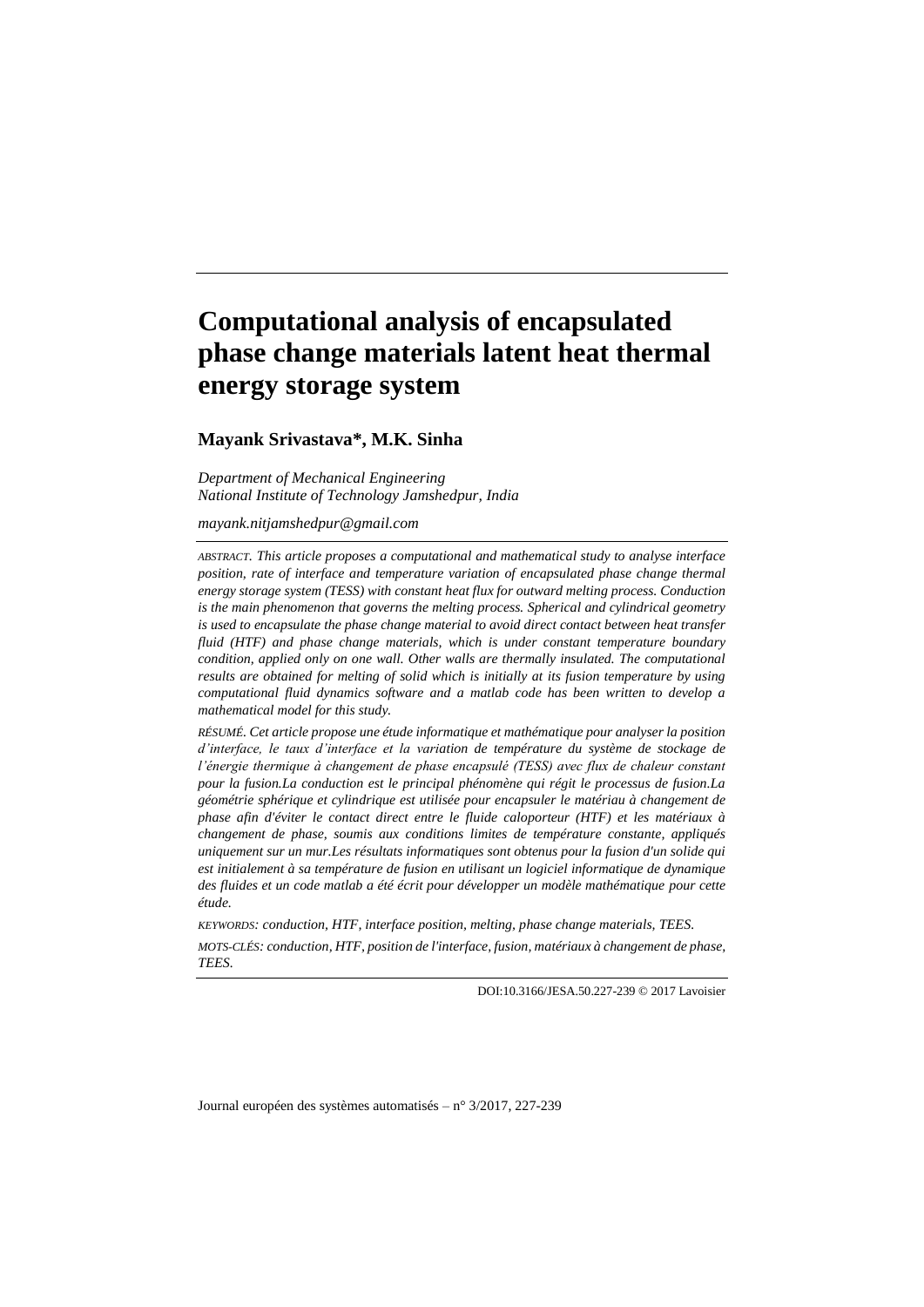## **1. Introduction**

Phase change thermal energy storage has been main area of research in the last two decades and more. Regular Consumption of non-renewable energy resources led to raise the serious issues on their future scope and create a huge gap between supply and demand of energy. This problem can be overcome by either reusing the waste energy or by using the renewable energy like solar, wind, tidal etc. Solar energy is the most promising, clean and safe source of energy. The main problem associated with the use of such energy is its oscillating nature e.g. its availability is only at daytime and to utilize waste heat, we need a device to store waste energy and release when needed. Storage process of waste heat must have been at a faster rate as compared to its discharge. The consumption of energy at peak hours is higher than its generation and at the night energy generation is higher than its consumption. This difference of energy between generation and consumption can be stored in an appropriate energy storage system and may use in many industrial as well as domestic purpose. Both the problems mentioned above can be solved by the use of phase change thermal energy storage system. Likewise all other conventional energy storage system (mechanical energy storage – flywheel, electrical energy storage – battery) phase change thermal energy storage system is using sensible heat, latent heat, and thermo-chemical heat or combination of these to store energy. In sensible thermal energy storage system, energy is stored by changing the storage medium temperature whereas in latent heat thermal energy storage system, the storage medium temperature is constant during phase change. The process of solidification and melting are connected with many practical applications. They occur in wide range of industrial processes, like metal processing, casting, and thermal energy storage system in space station etc.

The material which is used to store the latent heat is called phase change material which gives an appropriate way to charge and discharge of thermal energy because of its high heat storage capacity at the constant temperature. Such type of materials is classified into mainly 3 categories: Organic, inorganic and eutectic (Zalba *et al*., 2003). Selection of phase change materials which is going to be used in thermal energy storage system is basically based on their applications and melting temperature. For cooling purpose the melting temperature of PCM should be below 15°C and for absorption refrigeration purpose, its melting temperature should be above 90 °C. All other materials that melt in between these two temperature limit are used in heating purpose (Mohammed *et al*., 2004). Encapsulation of thermal energy storage system is the technique which is used to separate the phase change materials and the heat transfer fluid to avoid any direct contact between them. Two geometries which are commonly used as PCM containers are the rectangular and cylindrical containers (Agyenim *et al*., 2010).

The simplest phase change thermal energy storage problem, which is 1 dimensional phase problem, has been analytically solved by Carslaw (1959). In 1 dimensional phase problems, only one phase is being active and other phases being at its melting point. The result obtained from the analysis shows that the rate of melting or solidification in a semi-infinite slab is governed by s non-dimensionless number, called Stefan number (St). Nacer *et al*., (2006) have developed a refined integral heat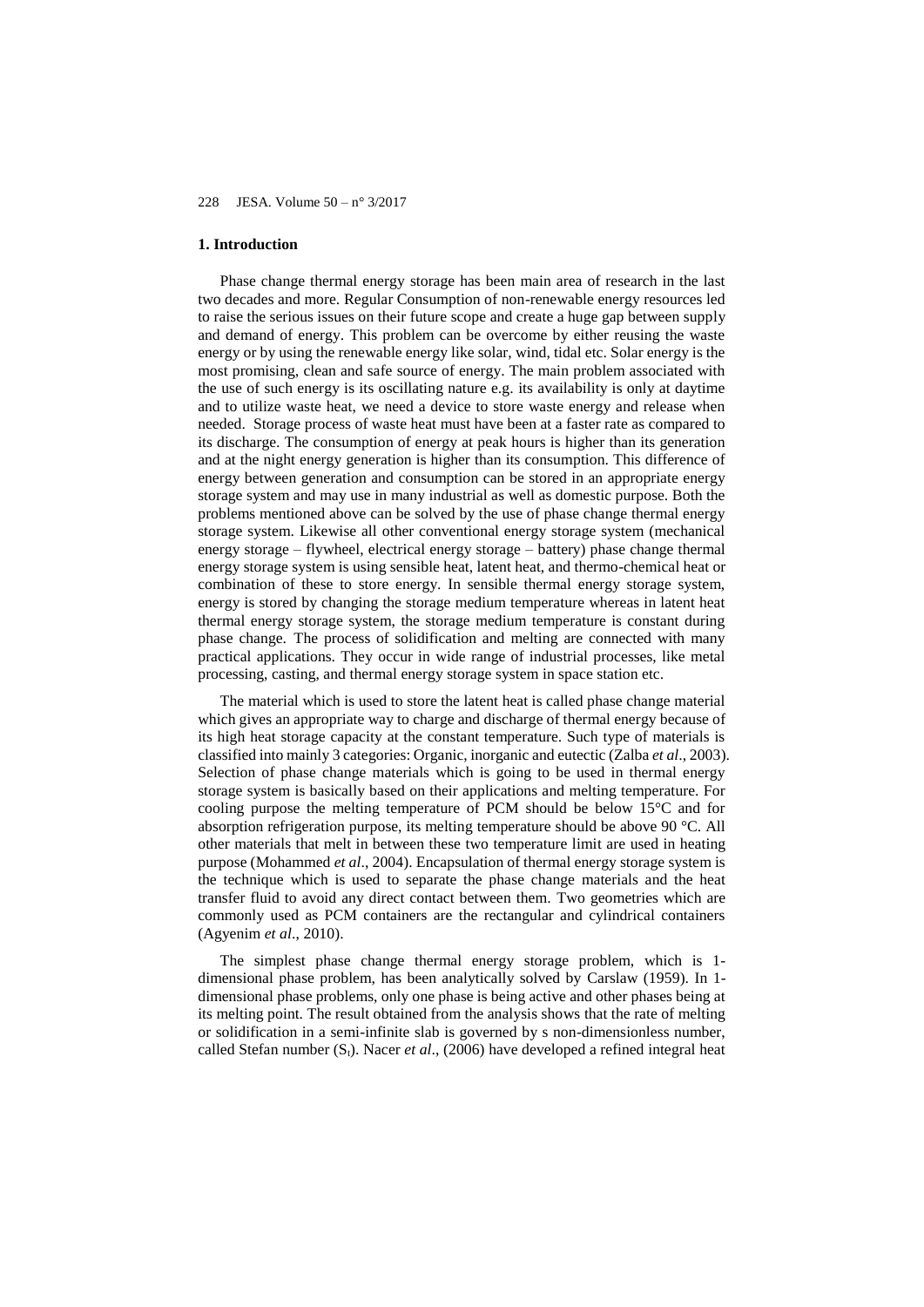balance method for time dependent 1-dimensional Stefan problem. The method is applied to phase change in the half plane and ordinary differential equation is obtained for the solid/liquid interface. The results so obtained from this method demonstrated high accuracy when compared to heat balance integral, perturbation and numerical methods including large Stefan number.

Ren (2007) analysed the one-region and two region inverse Stefan problems in Cartesian and spherical coordinates by heat balance integral method. The present method is simple and accurate for previse the temperature and heat flux variation at the fixed boundary when the movement of the phase change interface is prescribed. Kumar *et al*., (1987) have numerically solved outward radial melting process of a phase change material contained in spherical shell latent heat thermal energy storage system under constant temperature heat injection by using the three approximate analytical methods i.e. Biot variational, heat balance integral method and quasi-steady methods to evaluate phase change depth, total energy storage and heat transfer rate. These methods provide closed form solutions in the Stefan number, an independent parameter. The results obtained by these methods were almost the same. Hristov (2010) has thoroughly analysed the heat balance integral method of Goodman in the case of a parabolic profile with unspecified exponent, depending on the boundary conditions imposed to enhance the heat balance integral method and form a robust algorithm defining the parabola exponent. The results obtained from analysis were compared with the results provided by the Veinik's method. The method has also been applied to solve one dimensional heat conduction problem in cartesian coordinates including a spherical problem and over the specified boundary condition at the face of the thermal layer.

Sugawara *et al*., (2011) studied 3-D melting of ice around the tube carrying hot liquid placed inside a rectangular cavity using PHOENICS Code. The walls of the rectangular cavity were considered adiabatic. Effects of convection on the rate of melting were studied and reported. Effects of inlet temperature, tube length and cavity height were also reported in the paper. Effects of convection on melting were clearly shown through the contour plots showing the solid-liquid interface for different time periods. M. Azad *et al.* (2016) studied the effect of temperature on the melting of PCM and the factors influencing the onset of convection in the melt layer. Experimental setup was designed consisting of PCM inside a cylindrical enclosure with liquid carrying tube passing through the center. Digital camera was used to monitor the melting phenomena. COMSOL Multiphysics was used for the numerical analysis of the same. Results of the numerical model were validated using the melt profiles obtained through experiments. Temperature variation with time for different locations was plotted. An experimental setup along with a simulation model was developed for melting of paraffin wax by Tan *et al*., (2009). The study focused on the buoyancy driven melting phenomena inside a spherical capsule. Finite volume approach was used for the numerical simulation model. In the experimental setup, thermocouples were placed at different locations along the central vertical axis inside the spherical cavity to measure the temperature. It was that, initially melting was driven by diffusion and the melt layer was almost symmetrical but later on it was observed that the liquid fraction increased in the top part because of buoyancy driven convection.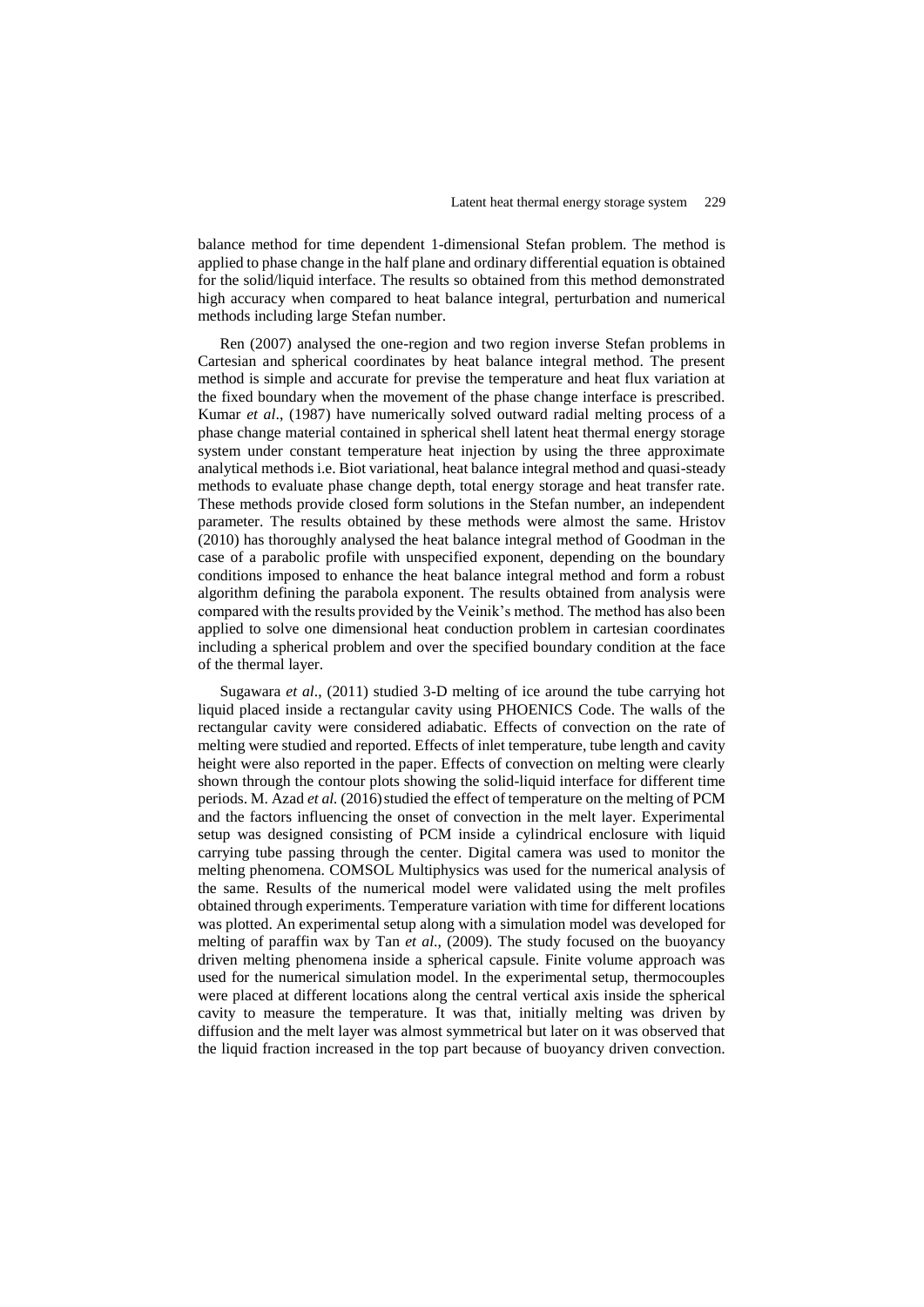Temperatures and liquid fraction were plotted at different locations and compared with the numerical results.



*Figure 1. Thermal energy storage system*

Most of the research done on PCM uses constant thermal conductivity. Amin *et al*., (2014) tried to determine the effective thermal conductivity for the phase change process. An experimental setup and a simulation model were developed for a PCM contained in a sphere at the centre of the cylindrical shell. The heat transfer fluid was flown through this cylinder at constant flow rate. Thermal properties were assumed to be constant as they were found to have minimal effect on melting rate. Simulations were carried out for different thermal conductivities to thermal determine the effective thermal conductivity. It was observed that the simulation results agreed with the experimental results when the mass flow rate was higher. It was also concluded that the effective thermal conductivity cannot be assumed constant when the fluid temperature is varying around the sphere. Darzi *et al*., (2012) made a comparative study of melting in horizontal concentric and eccentric annular cavity using FLUENT. Laminar and 2-D flow conditions were assumed. N-eicosane was selected as the PCM with constant thermal properties. Simulation was run to observe the movement of the interface and the time taken for melting. It was observed that time taken in eccentric case was lesser compared to the concentric one as melting occurred at faster rate in upper part due to natural convection. Flow of the fluid due to natural convection was also observed.

Svetislav Savovic *et al.,* (2009) have reported the results of computational analysis of 1-dimensional Stefan problem with time-dependent boundary conditions describing the solidification/melting process. The variable space grid method based on finite difference method has been used to evaluate the temperature distribution, the position of the moving boundary and its velocity. The results obtained from analysis were compared with the exact solution and found more accurate from existing results. A numerical model for melting and solidification of paraffin wax was developed by Trp (2005) in FORTRAN to study PCM in shell and tube type of heat exchanger. It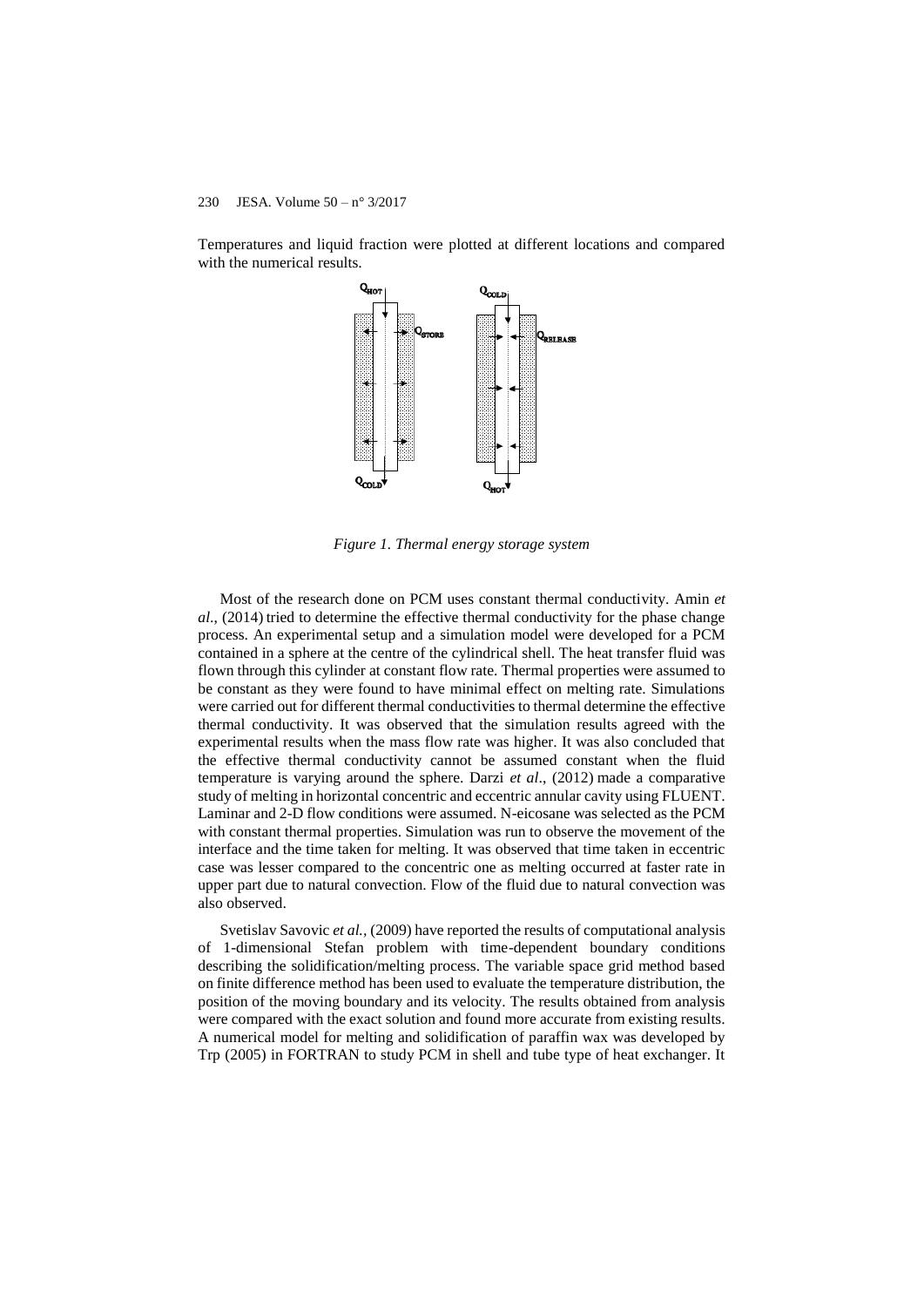was decided that studying a concentric area around a single tube will serve the purpose. Accordingly an experimental setup was designed to simulate melting/solidification around a single vertical tube. Constant water mass flow rate maintained throughout the experiment. It was observed that the numerical results were in close agreement with the experimental results. It was also observed that natural convection was insignificant for solidification process. Radial dimensionless temperature distribution was plotted for different times. Experiments suggested that melting occurs nonisothermally whereas solidification occurs isothermally. Lin *et al*., (2012) have computationally investigated the phenomena of heat energy storage and release in phase change materials, used in building retaining structure. In real life melting and solidification of PCM, the phase change material transfer model has been analysed, which only consider liquid-phase natural convection. The results obtained from analysis shows that the influence of natural convection has mainly something about circumfluence generated by liquid phase, the direction of circumfluence is opposite when heat and cool, the circumference intensity enhances as the height of face interface increases.

Aytunc Erek *et al.*, (2009) have studied the heat transfer behaviour of the encapsulated ice thermal energy storage system during charging and discharging process. The temperature of heat transfer fluid (HTF) and the heat transfer coefficient varies considerably around each capsule. A new heat transfer Coefficient correlation has been developed by simulating a series of experiments for different capsule diameter, mass flow rates and temperature of heat transfer fluid. Temperature based fixed grid solution with control volume approach has been applied for studying the heat transfer behaviour of an encapsulated ice thermal energy storage system. The results obtained from the analysis validated with some experimental data obtained from the literature. The results indicate that the heat transfer coefficient varies greatly during downstream and affects the heat transfer taking place during the process and also the solidification process is mainly governed by the Stefan number, capsule diameter and capsule row number. Gauche *et al*., (2000) have performed a computational analysis for an electronic system that uses phase change materials to provide transient thermal control. A case study has been performed in which a system level computational fluid dynamics model of an electronic enclosure is modelled with and without phase change material retro fitted in three configurations. The results obtained from analysis shows that the proposed method simplifies the analysis without compromising the thermal integrity of the model. Unexpected results have been indicated that the system level model provides important information often lacking in an idealized (non-system) analysis.

## **2. Mathematical modelling**

A schematic drawing of a spherical and cylindrical encapsulation containing solid PCM used in the present study is shown in figure 2. For simplicity, we consider a single phase, 1-dimensional melting problem of PCM kept inside a spherical and cylindrical capsule, whereas practical melting problem is rarely one dimensional, initial and boundary conditions are always complex. Initially, PCM is at its melting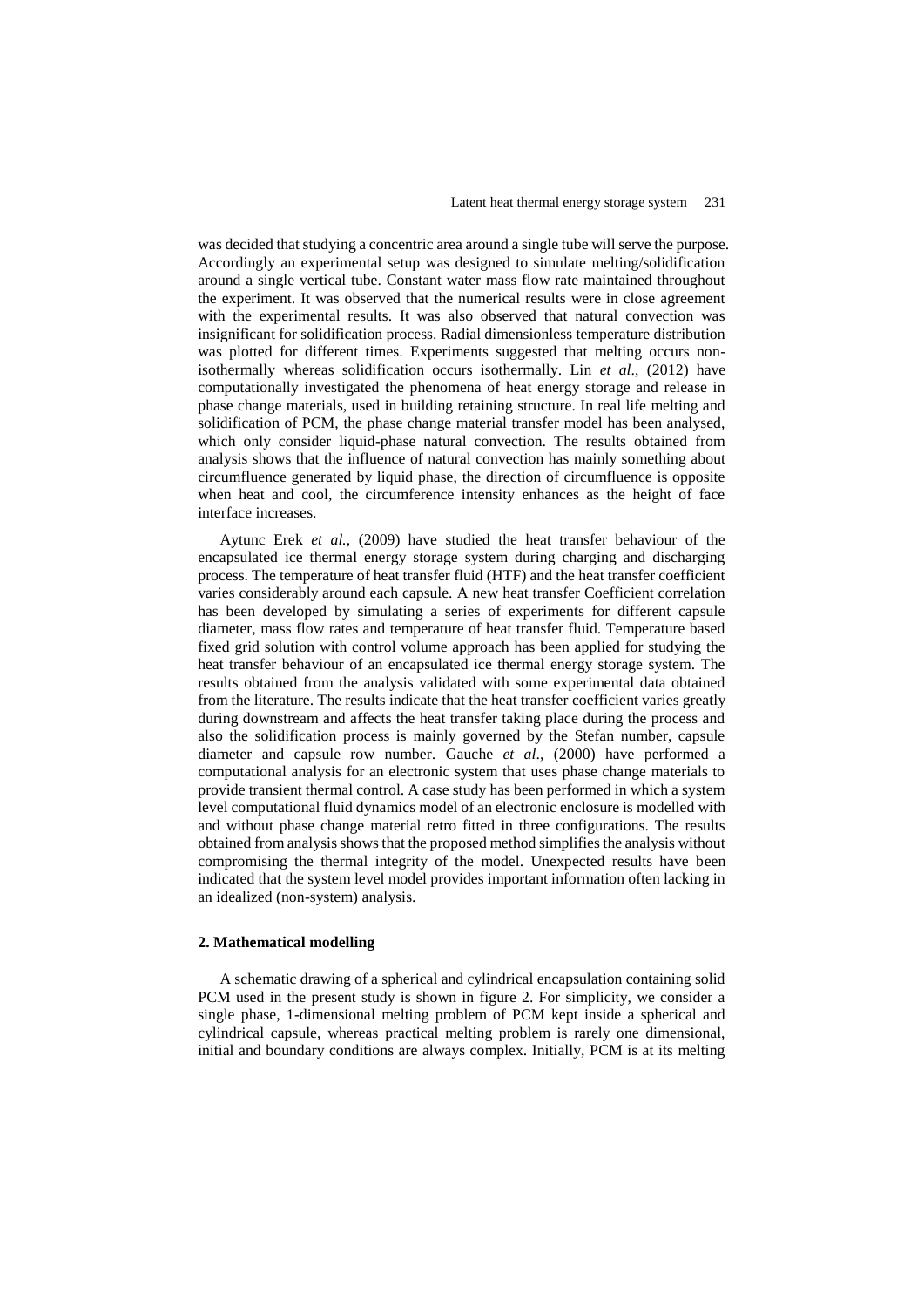temperature  $T_m$ . The temperature at the encapsulation boundary  $T_s$  is higher than the PCM melting temperature  $T_m$ .



*Figure 2. Schematic drawing of encapsulated PCM undergoing outward melting*

The term 'moving boundary problems' is associated with time-dependent boundary problems and also referred as Stefan problems, where the position of the moving boundary must be determined as a function of time and space. As the time passes solid PCM will melt due to the boundary temperature applied at vessel and the governing equations for this process may be described by:

$$
\frac{1}{r^k} \frac{\partial}{\partial r} \left[ r^k \frac{\partial r}{\partial r} \right] = \frac{1}{\alpha} \frac{\partial r}{\partial t} \tag{1}
$$

where  $k = 1$  for cylindrical vessel  $k=2$  for spherical vessel

Boundary Conditions:

$$
r = r_i, t > 0, T = T_s \tag{2}
$$

$$
r = \delta, t > 0, T = T_m \tag{3}
$$

$$
r \ge r_i, t = 0, T = T_m \tag{4}
$$

Energy balance at the solid-liquid interface:

$$
\left[K\ \frac{\partial T}{\partial r}\right] = -\rho L\ \frac{\partial \delta}{\partial t} \tag{5}
$$

#### *2.1. Non-dimensional analysis*

To reduce dependent variables we introduce the non-dimensional variables,

$$
\xi = \frac{r}{r_i} \qquad \eta = \frac{\delta}{r_i} \qquad \tau = \frac{\alpha t}{r_i^2}
$$
\n
$$
\theta = \frac{T - T_f}{T_s - T_f} \qquad S_t = \frac{C (T_s - T_f)}{L}
$$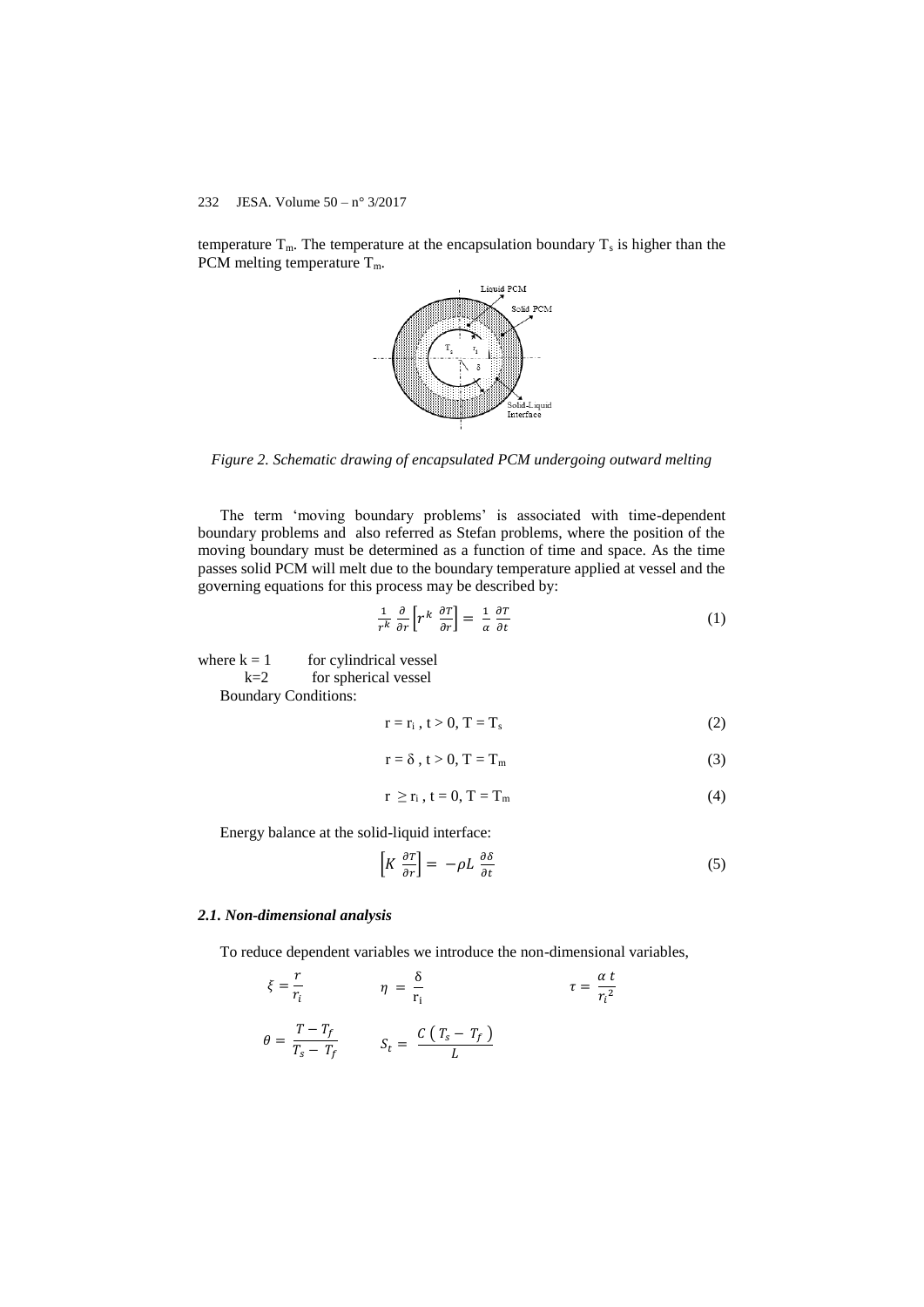Put these non-dimensional variables to above equations, to get non-dimensional governing equations

Equation (1) becomes,

$$
\frac{1}{\xi k} \frac{\partial}{\partial \xi} \left[ \xi^k \frac{\partial \theta}{\partial \xi} \right] = \frac{\partial \theta}{\partial \tau}
$$
\n(6)

And all boundary conditions becomes,

$$
\xi = 1, \tau > 0, \theta = 1 \tag{7}
$$

$$
\xi = \eta \, , \tau > 0, \, \theta = 0 \tag{8}
$$

$$
\xi \ge 1, \tau = 0, \theta = 0 \tag{9}
$$

Now non-dimensional energy balance equation at the solid-liquid interface is,

$$
\left[\frac{\partial \theta}{\partial \xi}\right] = -\frac{1}{S_t} \frac{\partial \eta}{\partial \tau} \tag{10}
$$

### *2.2. Heat balance integral method*

The heat balance integral method (HBIM) is simple approximate technique developed for solving transport problems like phase change problems. Goodman [21] introduced HBIM, which converts the governing partial differential equations to ordinary differential equations by integrate the heat conduction equation with respect to the space variable over a suitable interval to create a heat balance integral equation and solve the integral equation to obtain the interface location and temperature distribution.

Now, integrate the energy equation (10) with respect to space variable,

$$
\int_{1}^{\eta} \frac{\partial}{\partial \xi} \left[ \xi^{k} \frac{\partial \theta}{\partial \xi} \right] d\xi = \int_{1}^{\eta} \left[ \xi^{k} \frac{\partial \theta}{\partial \tau} \right] d\xi \tag{11}
$$

$$
\frac{\partial}{\partial \tau} \left[ \int_1^{\eta} (\xi^k \theta) d\xi \right] - (\xi^k \theta)_{\xi = \eta} \dot{\eta} = \left[ \xi^k \frac{\partial \theta}{\partial \xi} \right]_{\xi = \eta} - \left[ \xi^k \frac{\partial \theta}{\partial \xi} \right]_{\xi = 1}
$$
(12)

Now assume a suitable linear temperature profile with negligible temperature drop within the solid layer, which satisfies the boundary conditions:

$$
\theta = 1 - \left[ \frac{1 - \frac{1}{\xi}}{1 - \frac{1}{\eta}} \right] \tag{13}
$$

Substituting eq. (13) into eq. (12) leads to

# *2.3. Interface location*

For spherical geometry  $(k=2)$ ,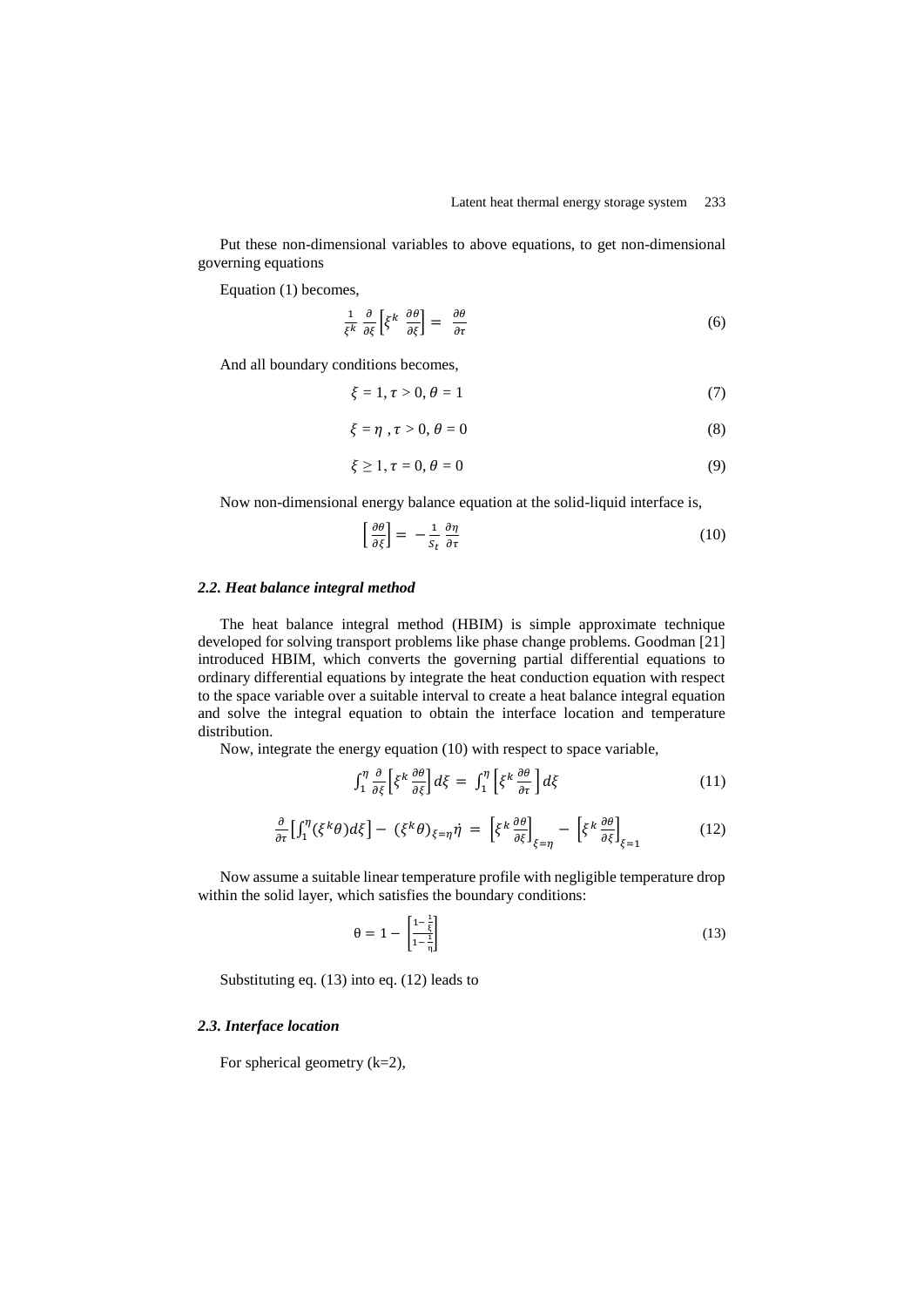$$
\tau = \frac{\eta^3}{3} - \frac{\eta^2}{2} - \frac{1}{6} + [\eta^2 - \log(\eta) - \eta] \left(\frac{s_t}{6}\right)
$$
 (14)

For cylindrical geometry (k=1),

$$
\tau = \frac{\eta^2}{3} - \eta + \frac{1}{2} + [\eta - \log(\eta) - 1] \left(\frac{s_t}{2}\right)
$$
 (15)

# *2.4. Heat transfer analysis*

$$
Q = \int_1^\eta (Latent heat + Sensible heat) d\xi
$$
 (16)

For sphere:

$$
Q_{\tau} = \left[\frac{n^3 - 1}{s_t} + 3 \int_1^{\eta} \xi^2 \theta \, d\xi\right]
$$
 (17)

$$
Q_{\tau} = \left[ \frac{\eta^3 - 1}{s_t} + (\eta^3 - 1) - 3 \left( \frac{\eta}{\eta - 1} \right) \left( \frac{\eta^3 - 1}{3} - \frac{\eta^2 - 1}{2} \right) \right]
$$
 (18)

For cylinder:

$$
Q_{\tau} = \left[\frac{\eta^2 - 1}{s_t} + 2 \int_1^{\eta} \xi \theta \, d\xi\right]
$$
 (19)

$$
Q_{\tau} = \left[ \frac{\eta^3 - 1}{s_t} + (\eta^3 - 1) - 3 \left( \frac{\eta}{\eta - 1} \right) \left( \frac{\eta^3 - 1}{3} - \frac{\eta^2 - 1}{2} \right) \right]
$$
 (20)

# **3. Computational modelling**



*Figure 3. Schematic drawing of computational domain*

## **4. Results and discussion**

The temperature of the lower part of the capsule is higher than that of the outer part and the isotherms are clearly radially symmetric. The maximum temperature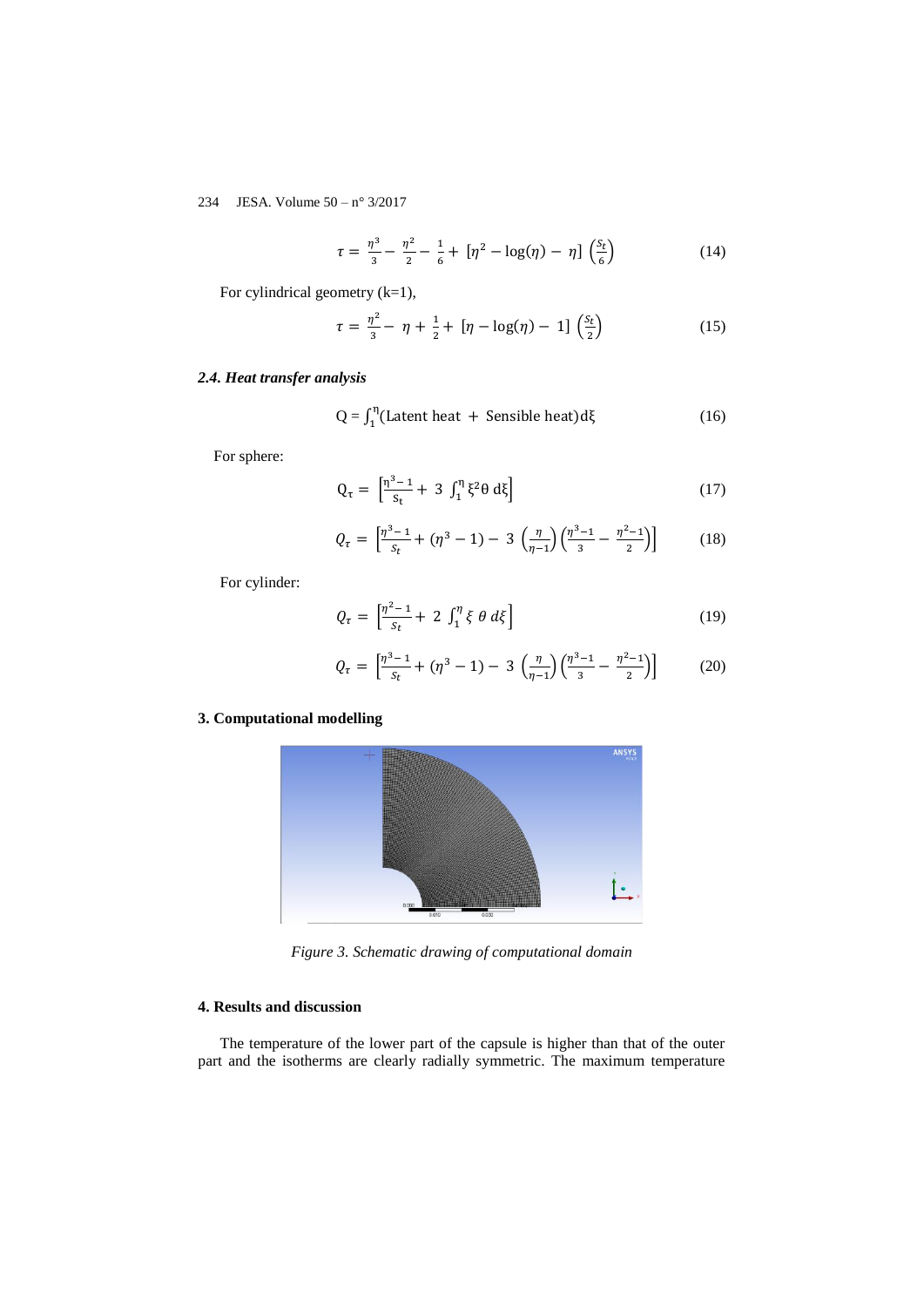reached at the inner wall of the capsule which is at fixed temperature. The temperature of inner wall is higher than the melting temperature of the phase change material. Hence melting in the phase change material has started near the inner wall of the capsule. As shown in the figure, the interface separating the liquid PCM from the solid PCM propagates radially outward as the melting process progresses. The temperature is much higher at inner wall of the capsule. The dark blue region represents the solid phase and red region represents the liquid phase whereas in between blue & red region, both the phases present. Figure shows the location of the propagating liquid/solid interface at various times. Results are presented during the charging process of PCM.



*4.1. Contours at different times* 

*Figure 4. Contours at different times (For cylindrical geometry)*



*Figure 5. Contours at different times (For cylindrical geometry)*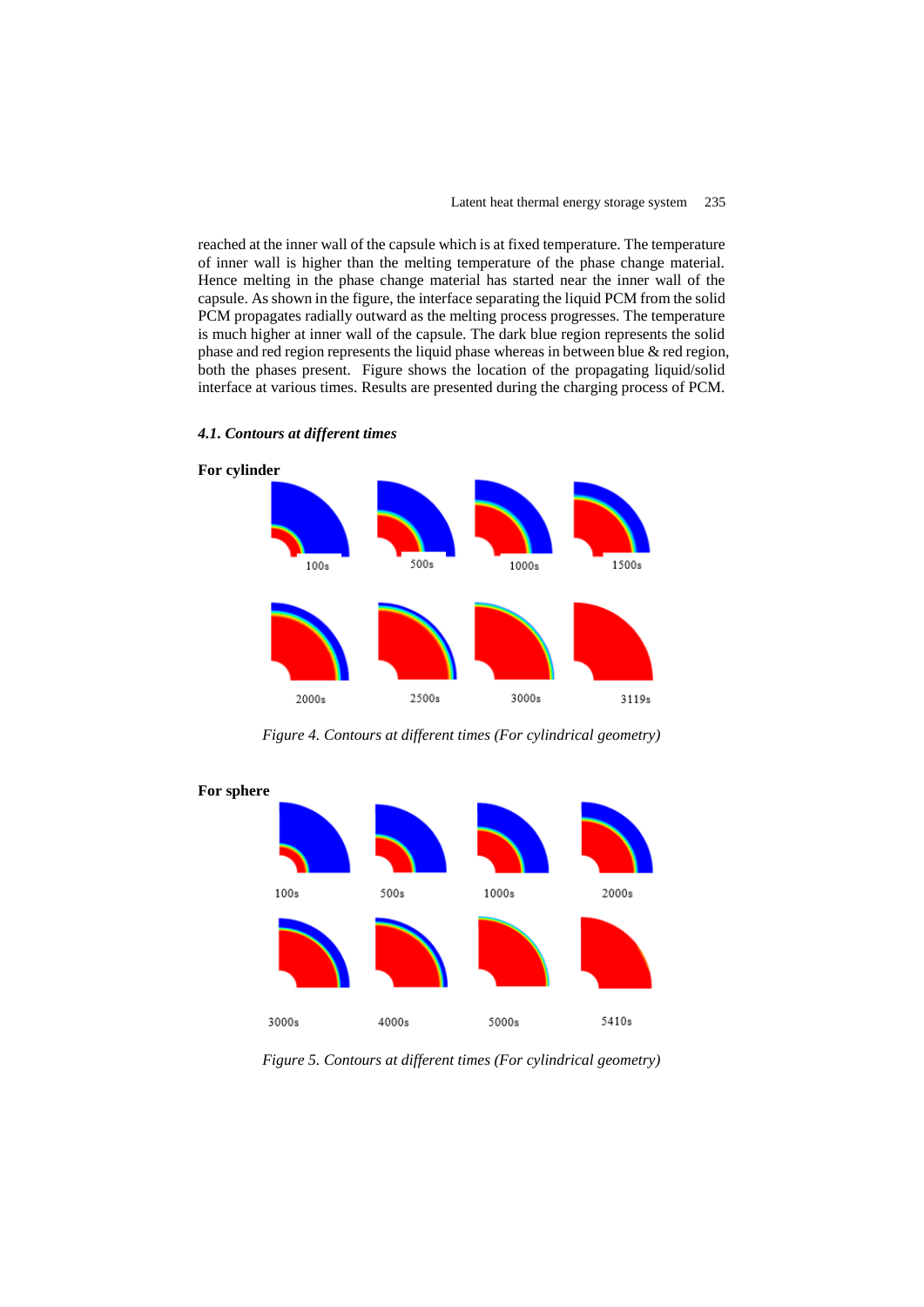

*Figure 6. Behaviour of the non-dimensional interface location with non-dimensional time, Stefan's number is taken as a parameter*

In figure 6, the plot shows the position of interface with time for different values of Stefan's number which is a non-dimensional parameter. At initial time, interface position increases very rapidly with time for each values of stefan's number and after some time interval it will become almost linear. This happens because during starting time heat transfer rate increases more sharply. The solution obtained for present problem by using HBIM depends upon Stefan's number. It is observed that at any time instance as St. number decreases interface depth increases.



*Figure 7. Non-dimensional heat transfer with non-dimensional time, Stefan's number is taken as a parameter*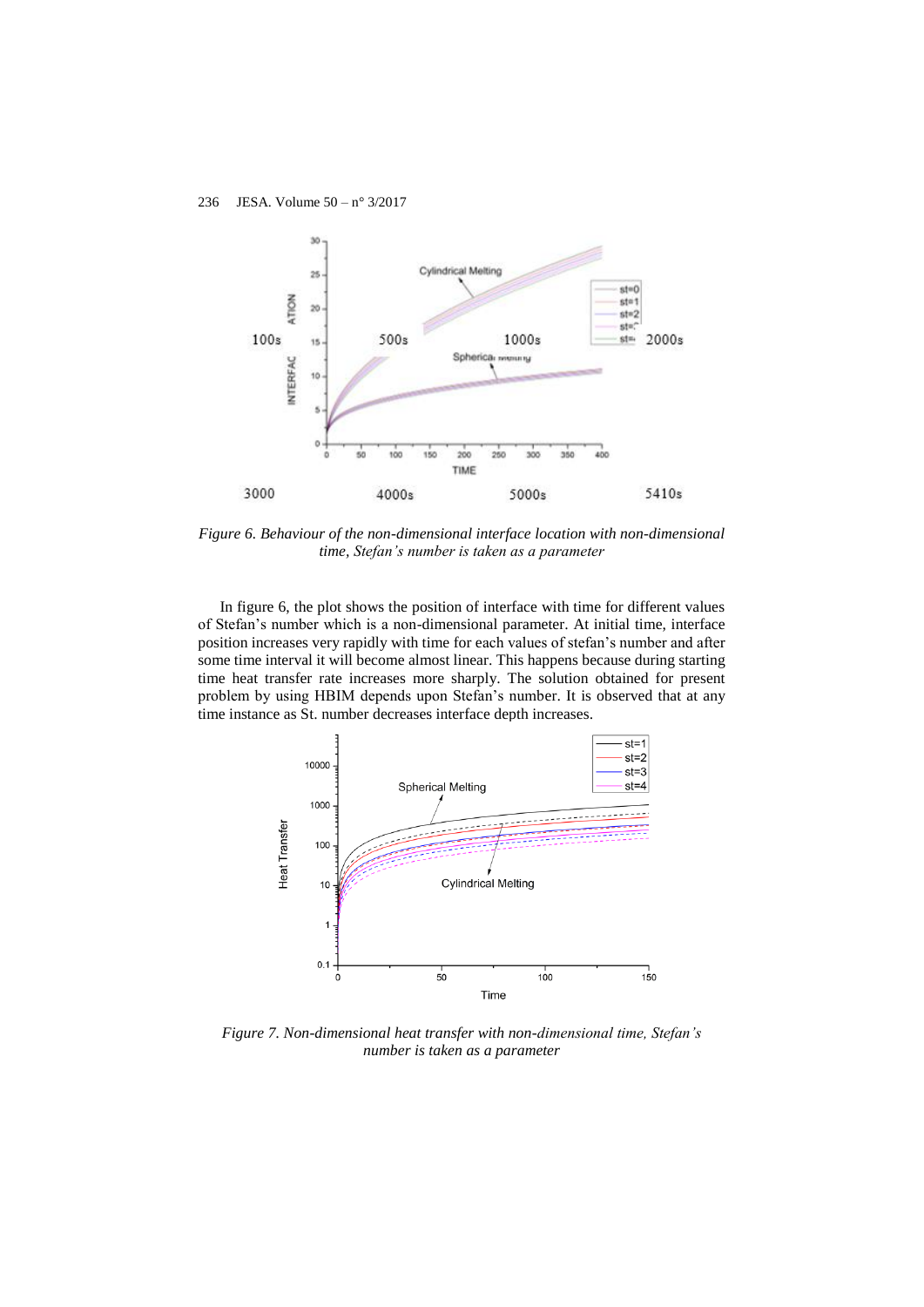Figure 7 shows the heat transfer variation with time in spherical and cylindrical melting at different values of Stefan's number. During starting time of melting, the heat transfer increases more rapidly because of large temperature difference available between two phases. But as the time passes, heat transfer becomes linear with time. This happens because temperature difference between two phases decreases. The time taken to absorb a fixed amount of heat in spherical melting process is lower than that of cylindrical melting process.



*Figure 8. Behaviour of the non-dimensional rate interface position with nondimensional time, Stefan's number is taken as a parameter*

Figure 8 shows the variation of rate of interface position with time. The interface location is a function of Stefan's number (Eq.14, 16). The plot between rate of interface position and time is almost a single curve for all values of Stena's number. Rate of interface position decreases with time for all values of Stefan's number.

#### **5. Conclusions**

The melting phenomenon in Cylindrical and Spherical encapsulated thermal energy storage system with phase change materials at fixed temperature heat transfer is investigated computationally. In present work, HBIM and computational method are used for single phase change models in cylindrical and spherical melting. This method can be further applied on more complicated and realistic melting/solidification problems. Conduction is the main heat transfer phenomenon between different phases. The effect of other heat transfer mode is being neglected.

#### **Reference**

Amin N. A. M., Bruno F., Belusko M. (2014). Effective thermal conductivity for melting in PCM encapsulated in a sphere. *Applied Energy*, Vol. 122, pp. 280-287.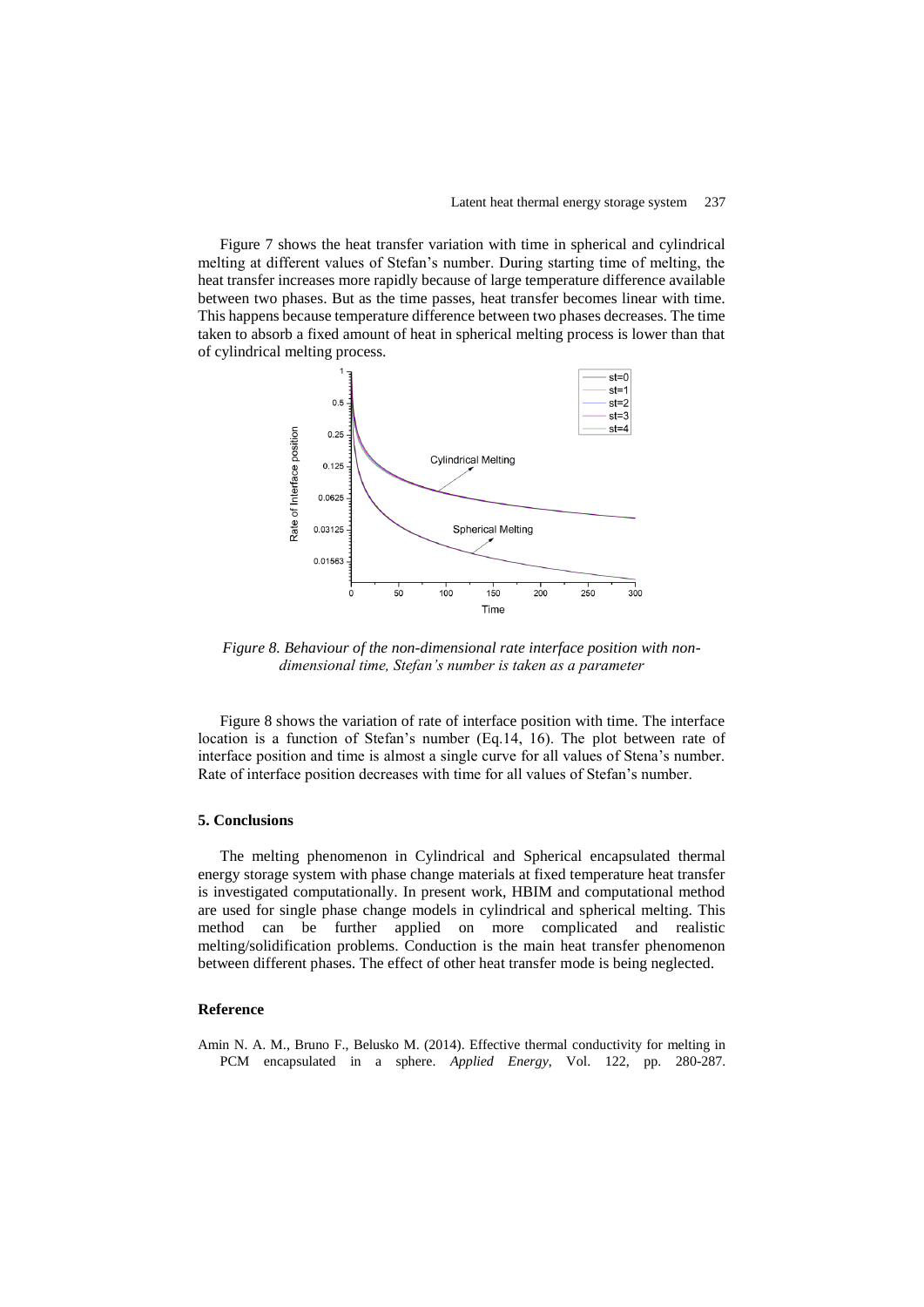http://dx.doi.org/10.1016/j.apenergy.2014.01.073

- Azad M., Dineshan D., Groulx D., Donaldson A. (2016). Melting of phase change materials in a cylindrical enclosure: Parameters influencing natural convection onset. *4th International Forum on Heat Transfer*, IFHT2016 November 2-4, 2016, Sendai, Japan.
- Belen Z., Jose M. M., Luisa F. C., Harald M. (2003). Review on thermal energy storage with phase change: materials, heat transfer analysis and applications. *Applied Thermal Engineering*, Vol. 23, pp. 251-283. http://dx.doi.org/10.1016/S1359-4311(02)00192-8
- Carslaw H. S., Jaeger J. (1959). Conduction of heat in solids, 510, Clarendon.
- Darzi A. R., Farhadi M., Sedighi K. (2012). Numerical study of melting inside concentric and eccentric horizontal annulus. *Applied Mathematical Modelling*, Vol. 36, pp. 4080-4086. http://dx.doi.org/10.1016/j.apm.2011.11.033
- Erek A., Dincer I. (2009). Numerical heat transfer analysis of encapsulated ice thermal energy storage system with variable heat transfer coefficient in downstream. *International Journal of Heat and Mass Transfer*, Vol. 52, No. 3-4, pp. 851-859. http://dx.doi.org/10.1016/j.ijheatmasstransfer.2008.06.024
- Agyenim F., Hewitt N., Eames P., Smyth M. (2010). A review of materials, heat transfer and phase change problem formulation for latent heat thermal energy storage systems (LHTESS). *Renewable and Sustainable Energy Reviews*, Vol. 14, 615–628. http://dx.doi.org/10.1016/j.rser.2009.10.015
- Gauche P., Xu W. (2000). Modeling phase change material in electronics using CFD-A case study. *In Proceedings-Spie The International Society For Optical Engineering*, pp. 402- 407. International Society for Optical Engineering; 1999.
- Hristov J. (2010). The heat-balance integral method by a parabolic profile with unspecified exponent: Analysis and benchmark exercises. arXiv preprint arXiv:1012.2533.
- Kumar A., Prasad A., Upadhaya S. N. (1987). Spherical phase-change energy storage with constant temperature heat injection. *Journal of Energy Resources Technology*, Vol. 109, No. 3, pp. 101-104. http://dx.doi.org/10.1115/1.3231333
- Mohammed M. F., Amar M. K., Siddique A. K. Razack S. A. H. (2004). A review on phase change energy storage: materials and applications. *Energy Conversion and Management*, Vol. 45, pp. 1597-1615.
- Qiu L., Yan M., Tan Z. (2012). Numerical simulation and analysis of PCM on phase change process consider natural convection influence. *In Proceedings of the 2nd International Conference on Computer Application and System Modeling*, pp. 33-36.
- Ren H.S. (2007). Application of the heat-balance integral to an inverse Stefan problem. *International Journal of Thermal Sciences*, Vol. 46, No. 2, pp. 118-127. http://dx.doi.org/10.1016/j.ijthermalsci.2006.04.013
- Sadoun N., Si-Ahmed E. K., Colinet P. (2006). On the refined integral method for the onephase Stefan problem with time-dependent boundary conditions. *Applied Mathematical Modelling*, Vol. 30, No. 6, pp. 531-544. http://dx.doi.org/10.1016/j.apm.2005.06.003
- Savović S., Caldwell J. (2009). Numerical solution of Stefan problem with time-dependent boundary conditions by variable space grid method. *Thermal Science*, Vol. 13, No. 4, pp. 165-174.